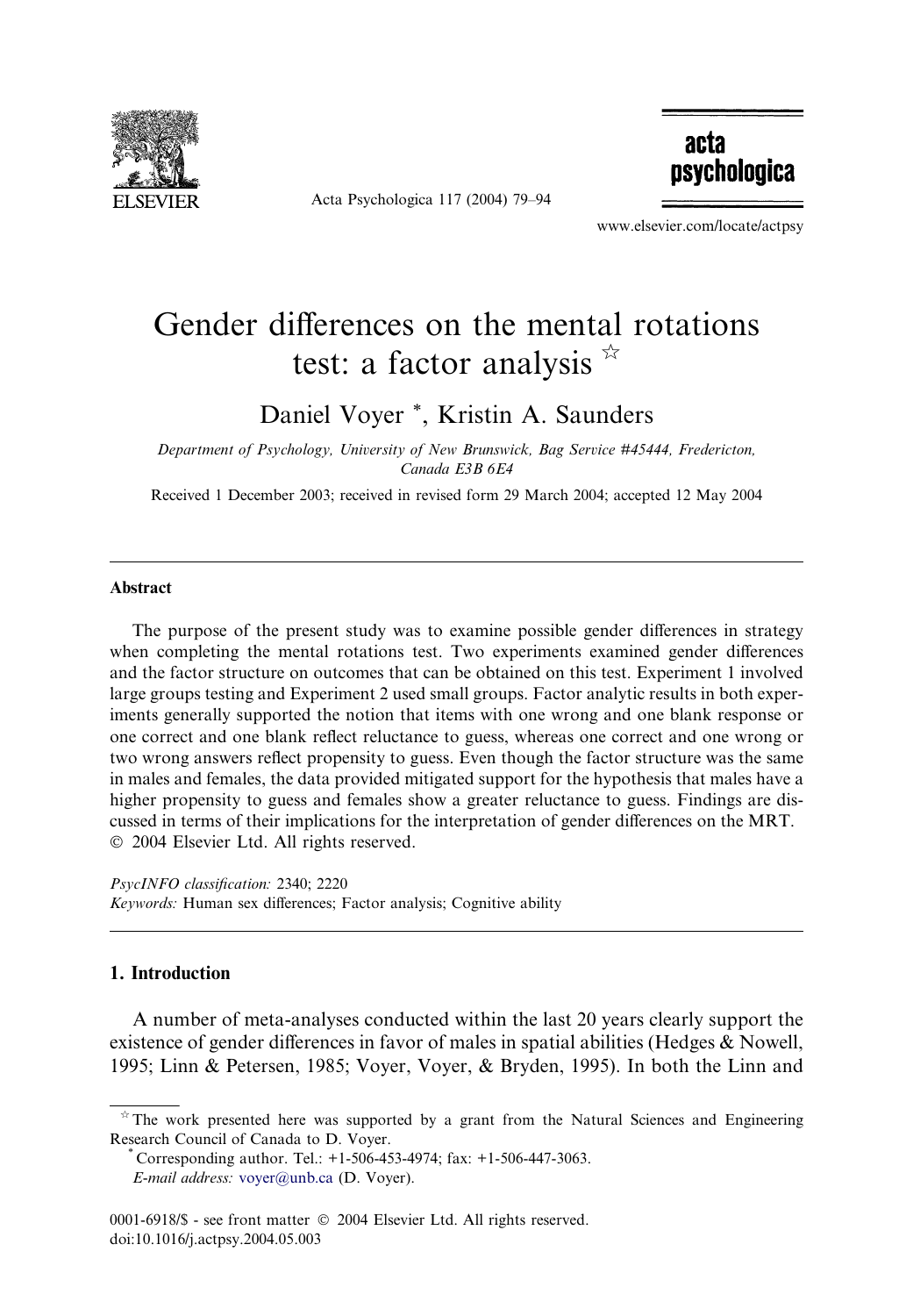Petersen (1985) and Voyer et al. (1995) samples of studies, the mental rotations test (MRT: Vandenberg & Kuse, 1978), a paper and pencil test of three-dimensional mental rotation, produced the largest magnitude of gender differences, especially when a stringent approach to scoring was used (Voyer et al., 1995). This test has also showed stable gender differences across time, in contradiction with the claims that the magnitude of these differences has declined in recent years (Feingold, 1988).

The MRT was designed by Vandenberg and Kuse (1978) as a paper-and-pencil version of the Shepard and Metzler (1971) three-dimensional mental rotation task. It consists of multiple-choice items composed of a target figure, two correct alternatives, and two distractors. Correct alternatives are always identical to the target, but are shown in various rotations. Participants are required to identify the two correct alternatives. One might believe that a task that requires two responses for the same target figure is somewhat crude compared to the classic Shepard and Metzler (1971) task in which participants make a same/different judgment for pairs of rotated stimuli. Specifically, the Shepard and Metzler task allows an estimation of response time and accuracy as a function of angle of rotation, whereas the MRT only provides a measure of overall accuracy unrelated to the angle of rotation of the stimulus pairs. However, in what appears to be the first study examining the relation between performance in a classic mental rotation (MR) task and performance on the MRT, work currently in progress in our laboratory suggests that these two tasks are closely related. So far, 77 female and 63 male undergraduate students have been tested on a classic computerized MR task using the Shepard and Metzler drawings as well as on the MRT and on the primary mental abilities spatial relations subtest (PMA-SR: Thurstone, 1958), a paper-and-pencil test of two-dimensional MR. As expected, significant gender differences emerge on all measures (all  $p$ 's <0.01). However, the critical finding is that performance on the MRT is significantly correlated with overall performance on the computerized MR task ( $r = 0.65$ ,  $p < 0.01$ ) and with the PMA-SR  $(r = 0.62)$ . These values compare favorably with those reported by Vandenberg and Kuse (1978) when they examined the correlation between the MRT and other paper-and-pencil spatial measures. This suggests that the MRT measures similar processes to those assessed by the classic MR task. However, Voyer et al. (1995) reported that the MRT produces much larger gender differences than the classic MR task (which they called ''generic mental rotation''). This fact alone suggests that the classic task and the MRT differ on critical components; at least as far as gender differences are concerned.

One such difference actually refers to the need to produce two responses per item on the MRT. Specifically, Vandenberg and Kuse (1978) suggested that counting only items where both choices are correct in computing the test score provided a correction for guessing. Thus, other possible combinations of responses are assumed to reflect guessing to some extent. This notion was taken further by Voyer (1997) who examined more closely the meaning of possible outcomes on that test. The fact that each item on the MRT requires two answers creates a number of possible outcomes. Participants can produce two correct (CC), one correct and one wrong (CW), two wrong (WW), one correct and one blank (CB), one wrong and one blank (WB), or two blank (BB) answers on any given item. From this perspective, Voyer